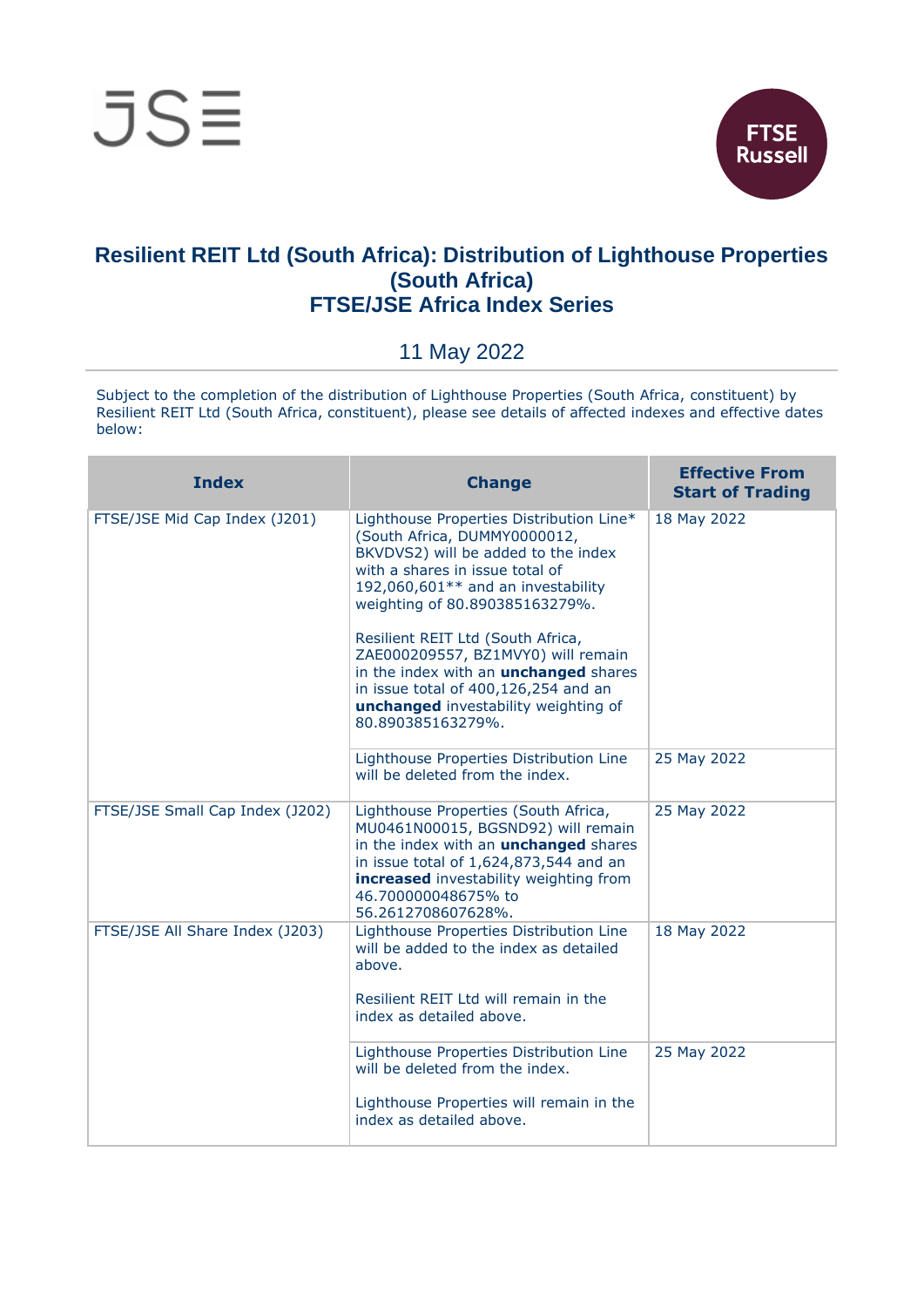| <b>Index</b>                                      | <b>Change</b>                                                                               | <b>Effective From</b><br><b>Start of Trading</b> |
|---------------------------------------------------|---------------------------------------------------------------------------------------------|--------------------------------------------------|
| FTSE/JSE Large and Mid Cap Index<br>(J206)        | Lighthouse Properties Distribution Line<br>will be added to the index as detailed<br>above. | 18 May 2022                                      |
|                                                   | Resilient REIT Ltd will remain in the<br>index as detailed above.                           |                                                  |
|                                                   | Lighthouse Properties Distribution Line<br>will be deleted from the index.                  | 25 May 2022                                      |
| FTSE/JSE SA Listed Property Index<br>$($ J253 $)$ | Lighthouse Properties Distribution Line<br>will be added to the index as detailed<br>above. | 18 May 2022                                      |
|                                                   | Resilient REIT Ltd will remain in the<br>index as detailed above.                           |                                                  |
|                                                   | Lighthouse Properties Distribution Line<br>will be deleted from the index.                  | 25 May 2022                                      |
|                                                   | Lighthouse Properties will remain in the<br>index as detailed above.                        |                                                  |
| FTSE/JSE Capped Property Index<br>(J254)          | Lighthouse Properties Distribution Line<br>will be added to the index as detailed<br>above. | 18 May 2022                                      |
|                                                   | Resilient REIT Ltd will remain in the<br>index as detailed above.                           |                                                  |
|                                                   | Lighthouse Properties Distribution Line<br>will be deleted from the index.                  | 25 May 2022                                      |
|                                                   | Lighthouse Properties will remain in the<br>index as detailed above.                        |                                                  |
| FTSE/JSE RAFI All Share Index<br>(J263)           | Lighthouse Properties Distribution Line<br>will be added to the index as detailed<br>above. | 18 May 2022                                      |
|                                                   | Resilient REIT Ltd will remain in the<br>index as detailed above.                           |                                                  |
|                                                   | Lighthouse Properties Distribution Line<br>will be deleted from the index.                  | 25 May 2022                                      |
|                                                   | Lighthouse Properties will remain in the<br>index as detailed above.                        |                                                  |
| FTSE/JSE RAFI All Share Capped<br>Index (J283)    | Lighthouse Properties Distribution Line<br>will be added to the index as detailed<br>above. | 18 May 2022                                      |
|                                                   | Resilient REIT Ltd will remain in the<br>index as detailed above.                           |                                                  |
|                                                   | Lighthouse Properties Distribution Line<br>will be deleted from the index.                  | 25 May 2022                                      |
|                                                   | Lighthouse Properties will remain in the<br>index as detailed above.                        |                                                  |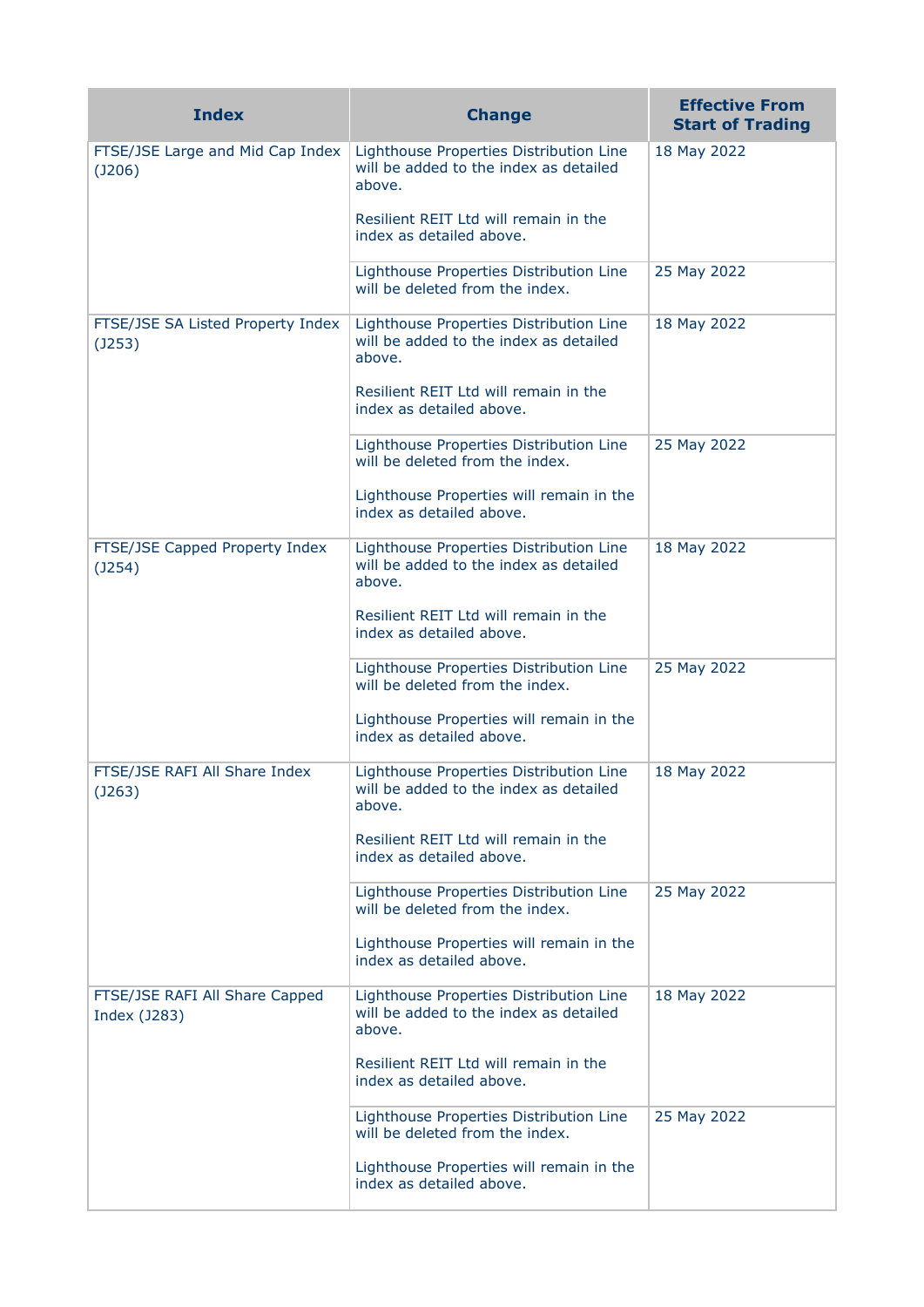| <b>Index</b>                                              | <b>Change</b>                                                                               | <b>Effective From</b><br><b>Start of Trading</b> |
|-----------------------------------------------------------|---------------------------------------------------------------------------------------------|--------------------------------------------------|
| FTSE/JSE Capped All Share Index<br>$($ J303 $)$           | Lighthouse Properties Distribution Line<br>will be added to the index as detailed<br>above. | 18 May 2022                                      |
|                                                           | Resilient REIT Ltd will remain in the<br>index as detailed above.                           |                                                  |
|                                                           | Lighthouse Properties Distribution Line<br>will be deleted from the index.                  | 25 May 2022                                      |
|                                                           | Lighthouse Properties will remain in the<br>index as detailed above.                        |                                                  |
| FTSE/JSE Style Index (J330 and<br>J331)                   | Lighthouse Properties Distribution Line<br>will be added to the index as detailed<br>above. | 18 May 2022                                      |
|                                                           | Resilient REIT Ltd will remain in the<br>index as detailed above.                           |                                                  |
|                                                           | Lighthouse Properties Distribution Line<br>will be deleted from the index.                  | 25 May 2022                                      |
|                                                           | Lighthouse Properties will remain in the<br>index as detailed above.                        |                                                  |
| FTSE/JSE All-Share Minimum<br>Variance Index (J703)       | Lighthouse Properties will remain in the<br>index as detailed above.                        | 25 May 2022                                      |
| FTSE/JSE SA REIT Index (J805)                             | Lighthouse Properties Distribution Line<br>will be added to the index as detailed<br>above. | 18 May 2022                                      |
|                                                           | Resilient REIT Ltd will remain in the<br>index as detailed above.                           |                                                  |
|                                                           | Lighthouse Properties Distribution Line<br>will be deleted from the index.                  | 25 May 2022                                      |
| FTSE/JSE All Share Comprehensive<br>Factor Index (J203CF) | Lighthouse Properties Distribution Line<br>will be added to the index as detailed<br>above. | 18 May 2022                                      |
|                                                           | Resilient REIT Ltd will remain in the<br>index as detailed above.                           |                                                  |
|                                                           | Lighthouse Properties Distribution Line<br>will be deleted from the index.                  | 25 May 2022                                      |
| FTSE/JSE All Share Yield Factor<br>Index (J203DF)         | Lighthouse Properties Distribution Line<br>will be added to the index as detailed<br>above. | 18 May 2022                                      |
|                                                           | Resilient REIT Ltd will remain in the<br>index as detailed above.                           |                                                  |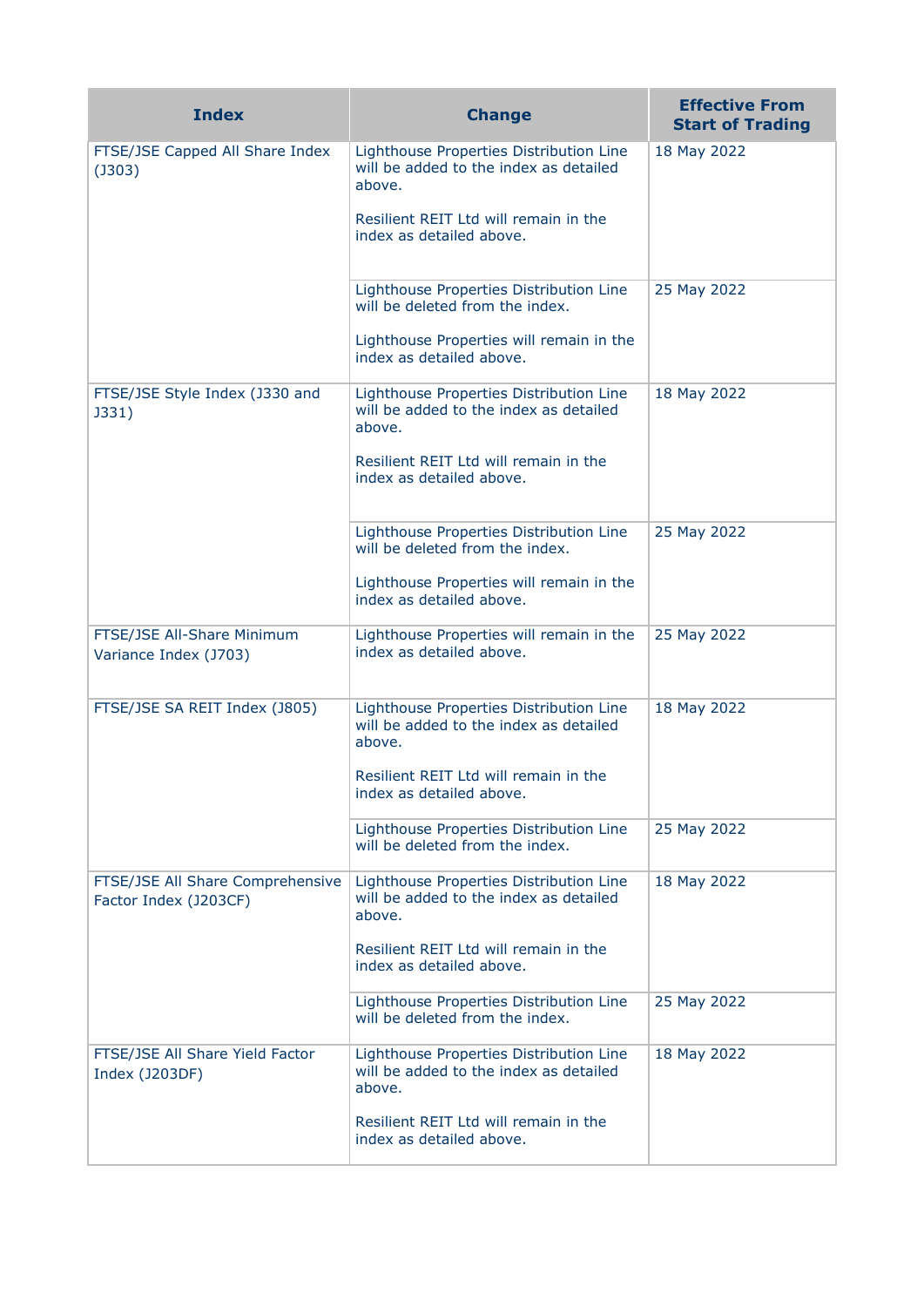| <b>Index</b>                                                       | <b>Change</b>                                                                               | <b>Effective From</b><br><b>Start of Trading</b> |
|--------------------------------------------------------------------|---------------------------------------------------------------------------------------------|--------------------------------------------------|
|                                                                    | Lighthouse Properties Distribution Line<br>will be deleted from the index.                  | 25 May 2022                                      |
|                                                                    | Lighthouse Properties will remain in the<br>index as detailed above.                        |                                                  |
| FTSE/JSE All Share Low Volatility<br>Focused Factor Index (J203LF) | Lighthouse Properties Distribution Line<br>will be added to the index as detailed<br>above. | 18 May 2022                                      |
|                                                                    | Resilient REIT Ltd will remain in the<br>index as detailed above.                           |                                                  |
|                                                                    | Lighthouse Properties Distribution Line<br>will be deleted from the index.                  | 25 May 2022                                      |
| FTSE/JSE All Share Momentum<br>Factor Index (J203MF)               | Lighthouse Properties Distribution Line<br>will be added to the index as detailed<br>above. | 18 May 2022                                      |
|                                                                    | Resilient REIT Ltd will remain in the<br>index as detailed above.                           |                                                  |
|                                                                    | Lighthouse Properties Distribution Line<br>will be deleted from the index.                  | 25 May 2022                                      |
|                                                                    | Lighthouse Properties will remain in the<br>index as detailed above.                        |                                                  |
| FTSE/JSE All Share Quality Factor<br>Index (J203QF)                | Lighthouse Properties Distribution Line<br>will be added to the index as detailed<br>above. | 18 May 2022                                      |
|                                                                    | Resilient REIT Ltd will remain in the<br>index as detailed above.                           |                                                  |
|                                                                    | Lighthouse Properties Distribution Line<br>will be deleted from the index.                  | 25 May 2022                                      |
| FTSE/JSE All Share Size Factor<br>Index (J203SF)                   | Lighthouse Properties Distribution Line<br>will be added to the index as detailed<br>above. | 18 May 2022                                      |
|                                                                    | Resilient REIT Ltd will remain in the<br>index as detailed above.                           |                                                  |
|                                                                    | Lighthouse Properties Distribution Line<br>will be deleted from the index.                  | 25 May 2022                                      |
|                                                                    | Lighthouse Properties will remain in the<br>index as detailed above.                        |                                                  |
| FTSE/JSE All Share Value Factor<br>Index (J203VF)                  | Lighthouse Properties Distribution Line<br>will be added to the index as detailed<br>above. | 18 May 2022                                      |
|                                                                    | Resilient REIT Ltd will remain in the<br>index as detailed above.                           |                                                  |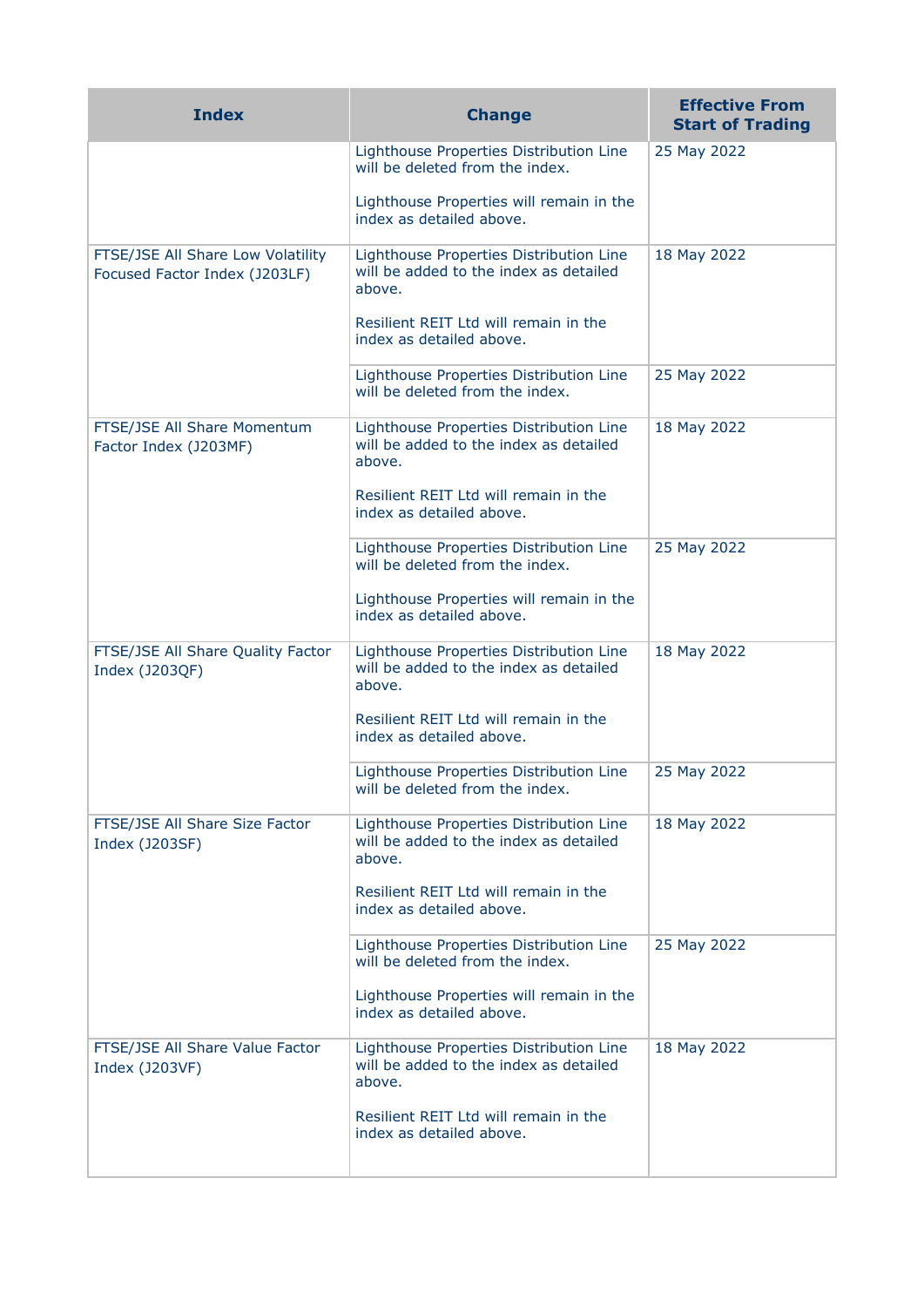| <b>Index</b>                                                   | <b>Change</b>                                                                                                                                                                                                                                               | <b>Effective From</b><br><b>Start of Trading</b> |
|----------------------------------------------------------------|-------------------------------------------------------------------------------------------------------------------------------------------------------------------------------------------------------------------------------------------------------------|--------------------------------------------------|
|                                                                | Lighthouse Properties Distribution Line<br>will be deleted from the index.                                                                                                                                                                                  | 25 May 2022                                      |
| FTSE/JSE All Share Volatility Factor<br>Index (J203VOF)        | Lighthouse Properties Distribution Line<br>will be added to the index as detailed<br>above.                                                                                                                                                                 | 18 May 2022                                      |
|                                                                | Resilient REIT Ltd will remain in the<br>index as detailed above.                                                                                                                                                                                           |                                                  |
|                                                                | Lighthouse Properties Distribution Line<br>will be deleted from the index.                                                                                                                                                                                  | 25 May 2022                                      |
|                                                                | Lighthouse Properties will remain in the<br>index as detailed above.                                                                                                                                                                                        |                                                  |
| FTSE/JSE Shareholder Weighted All<br>Share Index (J403)        | Lighthouse Properties Distribution Line*<br>(South Africa, BKVDVS2) will be added<br>to the index with a shares in issue total<br>of 192,060,601** and an investability<br>weighting of 80.890385163279%.                                                   | 18 May 2022                                      |
|                                                                | Resilient REIT Ltd (South Africa,<br>BZ1MVY0) will remain in the index with<br>an <i>unchanged</i> shares in issue total of<br>400,126,254 and an unchanged<br>investability weighting of<br>80.890385163279%.                                              |                                                  |
|                                                                | Lighthouse Properties Distribution Line<br>will be deleted from the index.                                                                                                                                                                                  | 25 May 2022                                      |
|                                                                | Lighthouse Properties (South Africa,<br>MU0461N00015, BGSND92) will remain<br>in the index with an <b>unchanged</b> shares<br>in issue total of 1,624,873,544 and an<br>increased investability weighting from<br>46.700000048675% to<br>56.2612708607628%. |                                                  |
| FTSE/JSE Capped Shareholder<br>Weighted All Share Index (J433) | Lighthouse Properties Distribution Line<br>will be added to the index as detailed<br>above.                                                                                                                                                                 | 18 May 2022                                      |
|                                                                | Resilient REIT Ltd will remain in the<br>index as detailed above.                                                                                                                                                                                           |                                                  |
|                                                                | Lighthouse Properties Distribution Line<br>will be deleted from the index.                                                                                                                                                                                  | 25 May 2022                                      |
|                                                                | Lighthouse Properties will remain in the<br>index as detailed above.                                                                                                                                                                                        |                                                  |
| FTSE/JSE Tradable Property Index<br>$($ 3800 $)$               | Lighthouse Properties Distribution Line<br>will be added to the index as detailed<br>above.                                                                                                                                                                 | 18 May 2022                                      |
|                                                                | Resilient REIT Ltd will remain in the<br>index as detailed above.                                                                                                                                                                                           |                                                  |